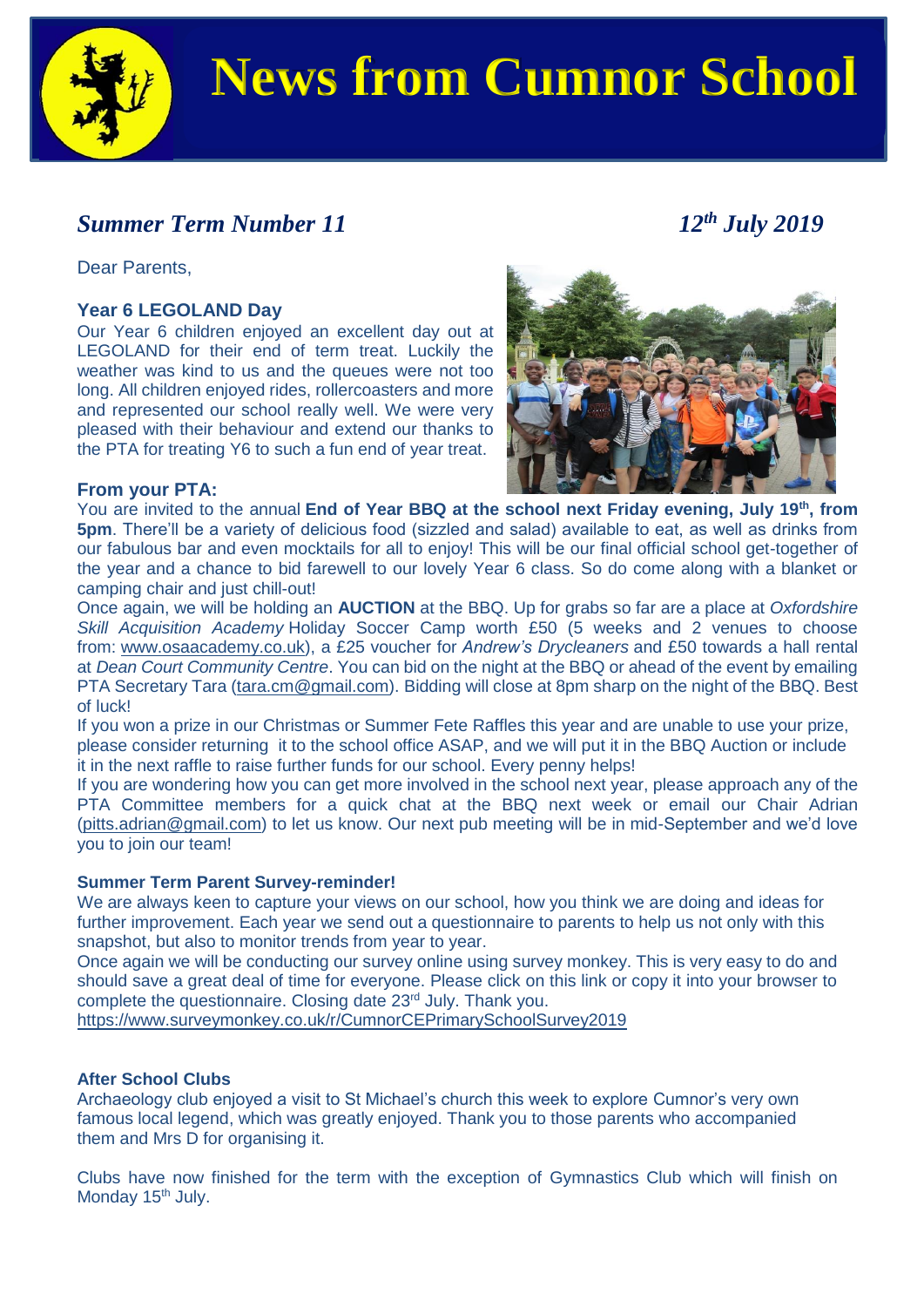#### **SATS results**

The results for KS2 SATS nationally were released this week. Very well done to all our children who have performed so well. They all did as well as we had hoped. Below is a quick summary of the school results, with the national average in brackets. A huge thank you to all our staff for working with the children and well done to the children themselves – these results really do set them up nicely for secondary school.

| End of KS2 SATs Results          | % achieving the 'expected standard'<br>(national) or above. |  |  |
|----------------------------------|-------------------------------------------------------------|--|--|
| <b>Reading</b>                   | 93% (73%)                                                   |  |  |
| <b>Writing</b>                   | 93% (78%)                                                   |  |  |
| <b>Maths</b>                     | 100% (79%)                                                  |  |  |
| <b>Spelling, punctuation and</b> | 100% (78%)                                                  |  |  |
| <b>Grammar</b>                   |                                                             |  |  |

#### **Wimbledon week**

We have enjoyed celebrating a summer of sport here at Cumnor, and particularly this week as we have had the tennis nets out all week for children to get into the spirit of Wimbledon! Congratulations to the tennis champions of each class and many thanks to Oxford Sports Lawn Tennis Club in North Hinksey for providing the medals, and extra nets and balls for the children to practise with.

#### **Friday Fun Athletics**

A programme of fun athletics at Tilsley Park track, Abingdon. The children will take part in a full range of age appropriate athletic and fitness activities, under the supervision of Carl Pinder, UK Athletics Development Coach. Maximum group size will be 15, allowing for focussed coaching in a small group setting. Please see the attached poster for more information.

#### **What's my child been doing this week?**

| Reception         | Number bonds, acting out stories we have written and holding our very own<br>talent show.                                                       |
|-------------------|-------------------------------------------------------------------------------------------------------------------------------------------------|
| Year 1            | Retold the Chinese Willow pattern story, used our Zhe Zhi skills to fold paper<br>butterflies, and started to add and subtract 2 digit numbers. |
| Year <sub>2</sub> | Telling the time, writing invites for our garden party and taking part in a KS1                                                                 |
|                   | sports afternoon organised by our year 5 buddies.                                                                                               |
| Year <sub>3</sub> | Solving problems using money, creating reports about trees on google docs and                                                                   |
|                   | producing our block print designs.                                                                                                              |
| Year <sub>4</sub> | Learning about the features of advertising texts, plotting co-ordinates and                                                                     |
|                   | enjoying our last swimming lesson.                                                                                                              |
| Year 5            | Writing about the voyage of the titanic, scale drawings and preparing and leading                                                               |
|                   | a KS1 sport afternoon.                                                                                                                          |
| Year <sub>6</sub> | Enjoying our trip to LEGOLAND, writing about memories of our time at Cumnor                                                                     |
|                   | School and working on our individual artist projects.                                                                                           |

#### **Diary dates for the rest of term:**

| Tuesday 16 <sup>th</sup> July       | <b>All Day</b> | Year 2 visit to The Earth Trust.        |  |
|-------------------------------------|----------------|-----------------------------------------|--|
| Thursday 18th July                  | 9.30am         | Leavers service at St Michael's Church. |  |
|                                     |                | Friends and Family welcome.             |  |
| Friday 19th July                    | 5.00pm onwards | <b>PTA End of year BBQ.</b>             |  |
| Tuesday 23rd July                   | 9.00am         | Leavers assembly.                       |  |
| Tuesday 23rd July                   | 1.15pm         | End of term.                            |  |
| Wednesday 4 <sup>th</sup> September |                | <b>Autumn Term Starts.</b>              |  |